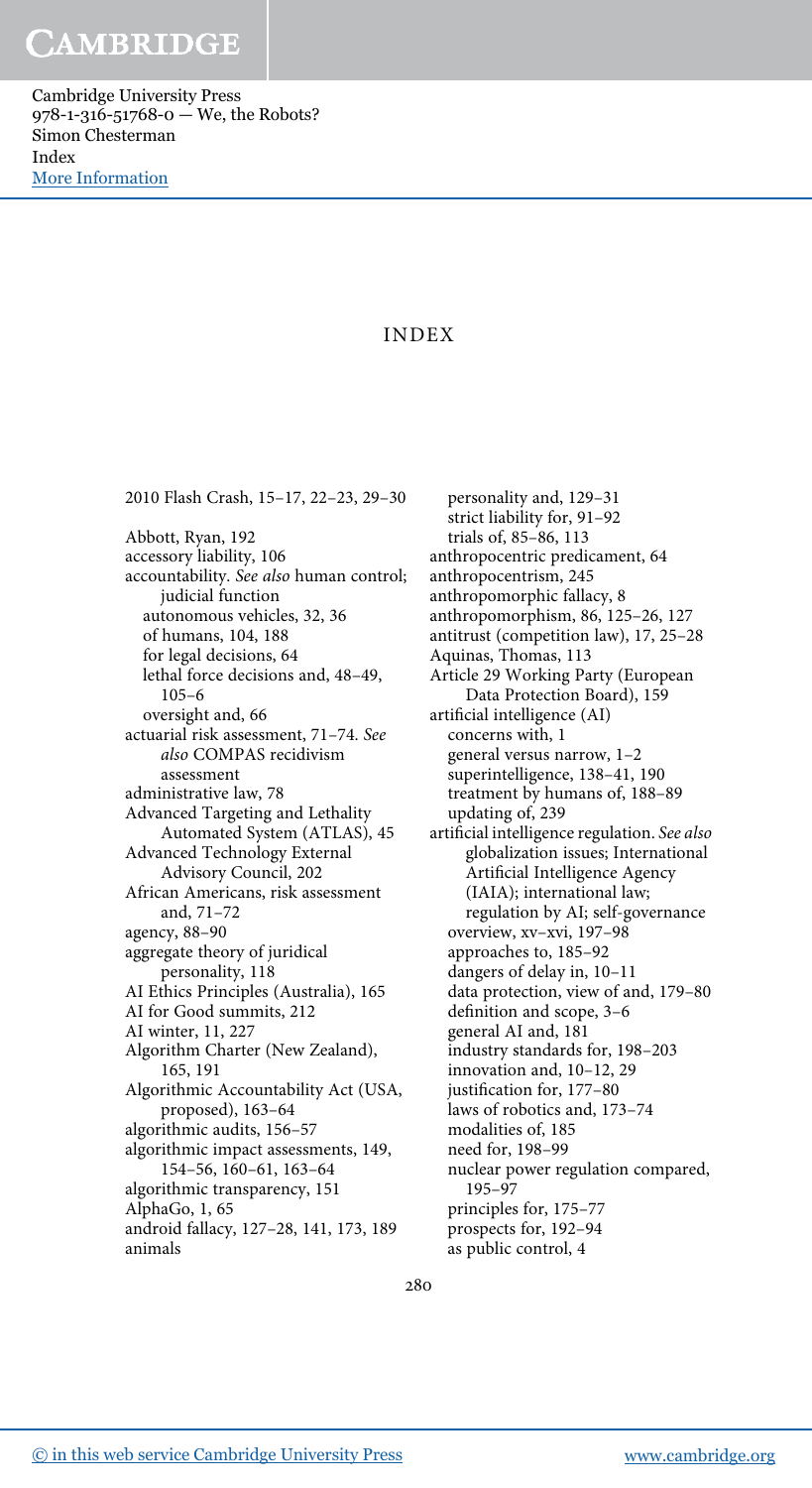Cambridge University Press 978-1-316-51768-0 — We, the Robots? Simon Chesterman Index [More Information](www.cambridge.org/9781316517680)

> responsibility for, 4 state responsibility for, 217–22 timing issues, 180–85 Ashley Madison data breach, 144–45, 169–70 Asilomar AI Principles, 200 Asilomar Conference on recombinant DNA, 200 Asimov, Isaac, 173–74, 192 ATLAS (Advanced Targeting and Lethality Automated System), 45 atomic power, 195–97. See also International Atomic Energy Agency (IAEA) Atoms for Peace speech (Eisenhower), 196, 212, 222 audit trails, 238, 239 audits, 149, 156–57 Australia, 165 automated, autonomous compared, 31 Automated and Electric Vehicles Act (Britain, 2018), 98 automation bias, 68, 188, 236 autonomous vehicles overview, 32, 33–36 accidents caused by, 31, 32, 62 autonomous weapons compared, 44 civil liability issues, 36–38 criminal law issues, 38–41 ethical issues, 41–44 insurance and, 97, 98 levels of, 34–35 vehicle condition and, 90 autonomous weapons. See also International Artificial Intelligence Agency (IAIA) overview, 33, 44–46 autonomous vehicles compared, 44 command responsibility and, 104–8 defined, 44 human-out-of-the-loop as sanitizing military operations, 48–51 international humanitarian law and, 46–48 meaningful human control requirement, 50–51 mercenaries and, 51–53 autonomy of AI

### $INDEX$  281

overview, 7, 31–33 automated compared, 31 autonomous vehicles, 32, 33–42 autonomous weapons, 33, 44–53 decision-making algorithms, 33, 53–60 problems with, 60–62 terminology issues, 61 aviation, strict liability and, 92 B2C2/Quoine case, 55–57 Babbage, Charles, 67 Baker & Hostetler, 228 ballistic missile defence systems, 45 Bemba, Jean-Pierre, 107–8 Bentham, Jeremy, 81 bias algorithmic audits and, 156 algorithmic decision-making based on, 70–74 automation bias, 68, 188, 236 opacity of AI and, 68–69, 70–75 reasons for, 68 remedies for, 81 in training data, 70–71, 156 transparency of AI and, 163–64 unlearning of, 74–75 The Black Box Society (Pasquale), 64 Board of Governors (IAEA), 217 boards of directors, members of, 122 bots, software agents as, 88 Box, George, 146 Britain Automated and Electric Vehicles Act, 98 copyright protection for AI-created works, 134 patent protection for AI-created works, 135, 137 privatization, 111 product liability, 95 burdens of proof, 66 Calo, Ryan, 96 Cambridge Analytica scandal, 20, 199 Canada, 164–65, 209

Capek, Karel, 243, 245

captchas, 169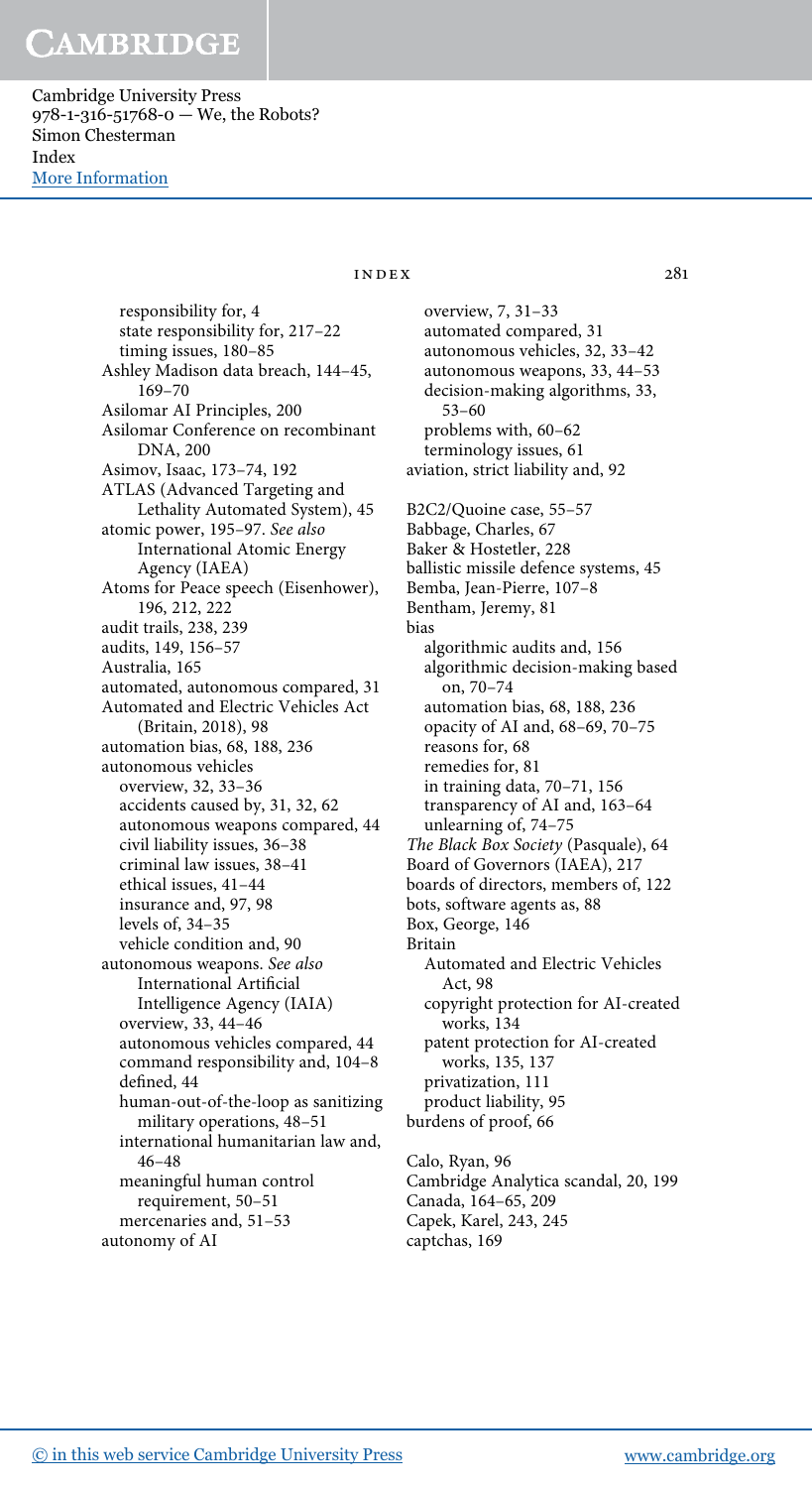Cambridge University Press 978-1-316-51768-0 — We, the Robots? Simon Chesterman Index [More Information](www.cambridge.org/9781316517680)

causes versus reasons, 167 chatbots, 193 China autonomous vehicles, 39 copyright protection for AI-created works, 133–34 data protection and AI regulation, 180 facial recognition technology, 191 Internet Court, 240–41 judicial function and, 79, 224–26, 240–41 New Generation AI Development Plan, 180, 224 New Generation of Artificial Intelligence Governance Principles, 165 privatization, 111 transparency of AI, 165 circuit breakers or speed bumps, 22–23, 24 civil law. See also risk management autonomous vehicles, 36–38 negligence, 36, 37, 88–91, 231 opacity of AI and, 79 regulation and, 187 unilateral mistake, 55–57 close-in weapon systems (CIWS), 45 collective action, 9. See also globalization issues; International Artificial Intelligence Agency (IAIA) Collingridge, David, 180–81, 182 Collingridge dilemma, 180–82 collusion, 26, 27–28 command responsibility, 103–8 COMPAS recidivism assessment African Americans versus whites, 71 challenge to as unsuccessful, 80 gender used by, 74 as regression model, 72 use of, 63–64, 82 competition law (antitrust), 17, 25–28 complacency, 68 concession theory of juridical personality, 118 conditional automation, 34

### 282 **index**

contractarian theory of juridical personality, 118 contracts, personality and, 121 contributory negligence, 37 Convention for the Protection of Individuals with regard to Automatic Processing of Personal Data, 162 copyright protection, 131–35 corporations legal personhood, 118–19, 120, 126 responsibility of, 199 correlation versus causation, 72 Council of Europe, 162 counterfactuals, 153 creativity, rewarding of, 131–35 criminal law. See also COMPAS recidivism assessment autonomous vehicles, 38–41, 62 decision-making algorithms, 57 legal personality and, 123–25 opacity of AI and, 79 criminal punishment, reasons for, 123–25 customary international law, 206 cybersecurity issues, autonomous vehicles and, 37 dangerous species, 91–92 Data Protection Directive (EU, 1995), 58, 77, 154 Data Protection Impact Assessment (DPIA), 160–61 data selection, 70–71, 156 data sharing, 26 datasheets, 157 debt, personality and, 121 debugging, regulation by, 238–40, 241 decision-making algorithms. See also COMPAS recidivism assessment; impermissible decisions from automated decision-making; transparency of AI overview, 33, 53–55 automated processing and legitimacy, 57–60 contracts and knowledge and, 55–57 human control of, 191–92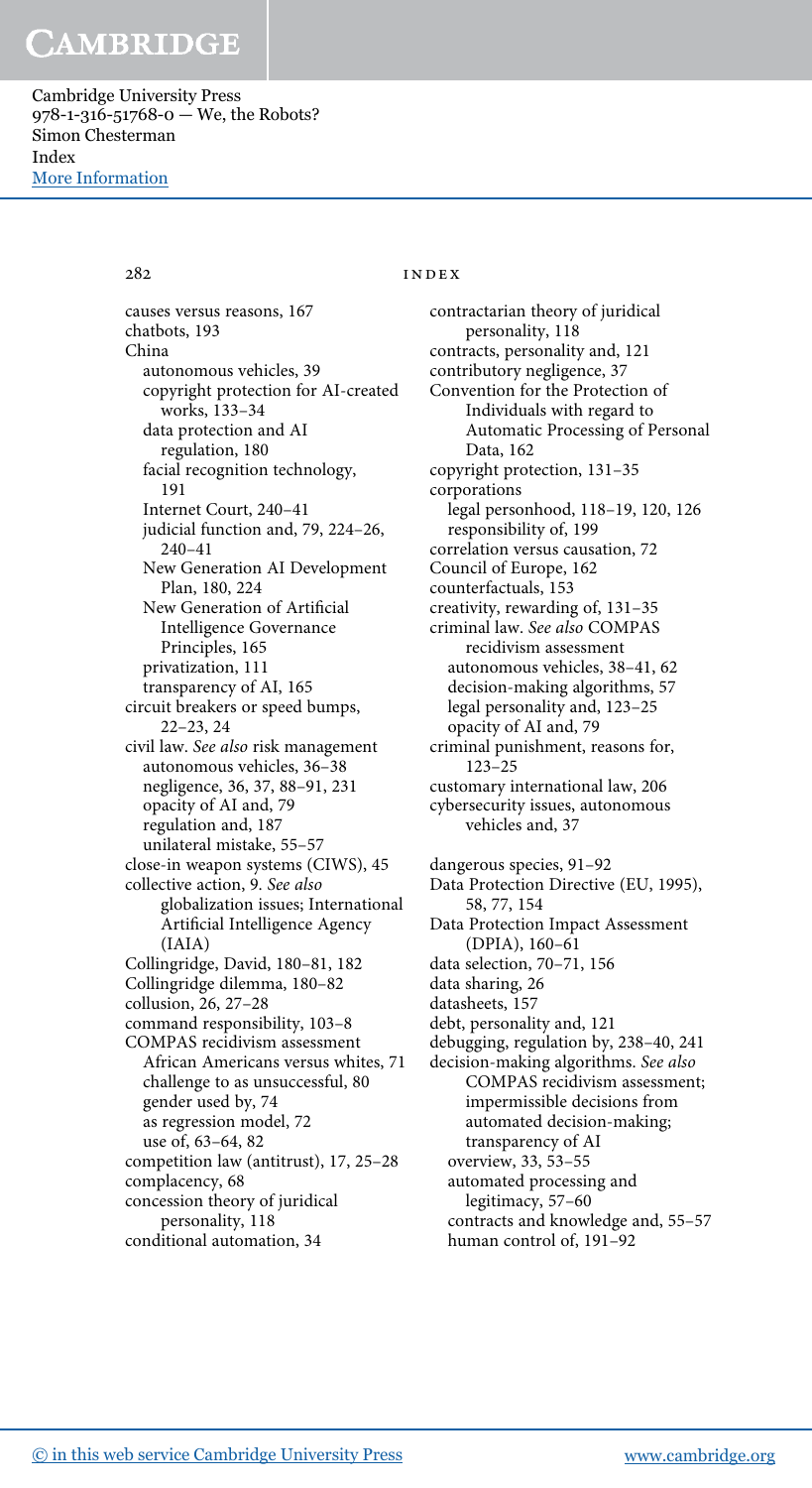Cambridge University Press 978-1-316-51768-0 — We, the Robots? Simon Chesterman Index [More Information](www.cambridge.org/9781316517680)

index 283

judicial function and, 66 levels of, 53–54 protections against, 58–59 decomposability, 151 deep fakes, 19 design, regulation by, 237–38, 241 design defects. See product liability deterrence, 124 Dewey, John, 116, 119 Digital Republic Law [République numérique] (France, 2016), 162 Directive on Automated Decision-Making (Canada, 2020), 164–65 disparate impact, 70 disparate treatment, 70 dissemination of prohibited material, 19 doctrine of unilateral mistake, 55–57 DoNotPay chatbot, 228 DPIA (Data Protection Impact Assessment), 160–61 driver assistance technologies, 34 driverless vehicles. See autonomous vehicles drivers, automated driving system defined as, 40 drivers versus passengers, 34–36 drones (unmanned aerial vehicles), 45 duty of care violations, 36, 37, 88 Dworkin, Ronald, 232 dynamic pricing, 26–28 Ecuador, personality for environment in, 119 Eisenhower, Dwight, 196, 212, 222, 223 Eliza program, 114 emergency response, 216 ends justifying means, 66 environmental impact assessments, 154 Equivant, 63. See also COMPAS recidivism assessment ethics, 41–44, 165, 174 European Data Protection Board (Article 29 Working Party), 159 European Union (EU). See also General Data Protection Regulation

copyright protection for AI-created works, 134 data protection and AI regulation, 179 Data Protection Directive, 58, 77, 154 Markets in Financial Instruments Directive II, 23 patent protection for AI-created works, 135, 137 privatization, 111 Product Liability Directive, 95 executive, role of, 218–19 explainability. See also transparency of AI overview, 9 cost of user complaints based on, 150–51 defined, 146 problems with, 147 timing of, 149 transparency compared, 152 Facebook, 20, 28, 163, 199 facial recognition technology, 74, 191 fake news, 19–21 Falaise pig trial, 85–86 fear, role of, 183 fear index, 15 Fermi, Enrico, 195 fiction theory of juridical personality, 118 financial markets 2010 Flash Crash, 15–17, 22–23, 29–30 circuit breakers or speed bumps, 22–23, 24 high-frequency trading, 16, 17, 21–25 Markets in Financial Instruments Directive II and, 23 timing of trades and, 24 volatility index, 15 fines and penalties, 124 fire alarm oversight, 148 First Additional Protocol to the Geneva Convention, 46, 49 First International Conference on the Peaceful Uses of Atomic Energy (First Geneva Conference), 222

(GDPR) (EU, 2016)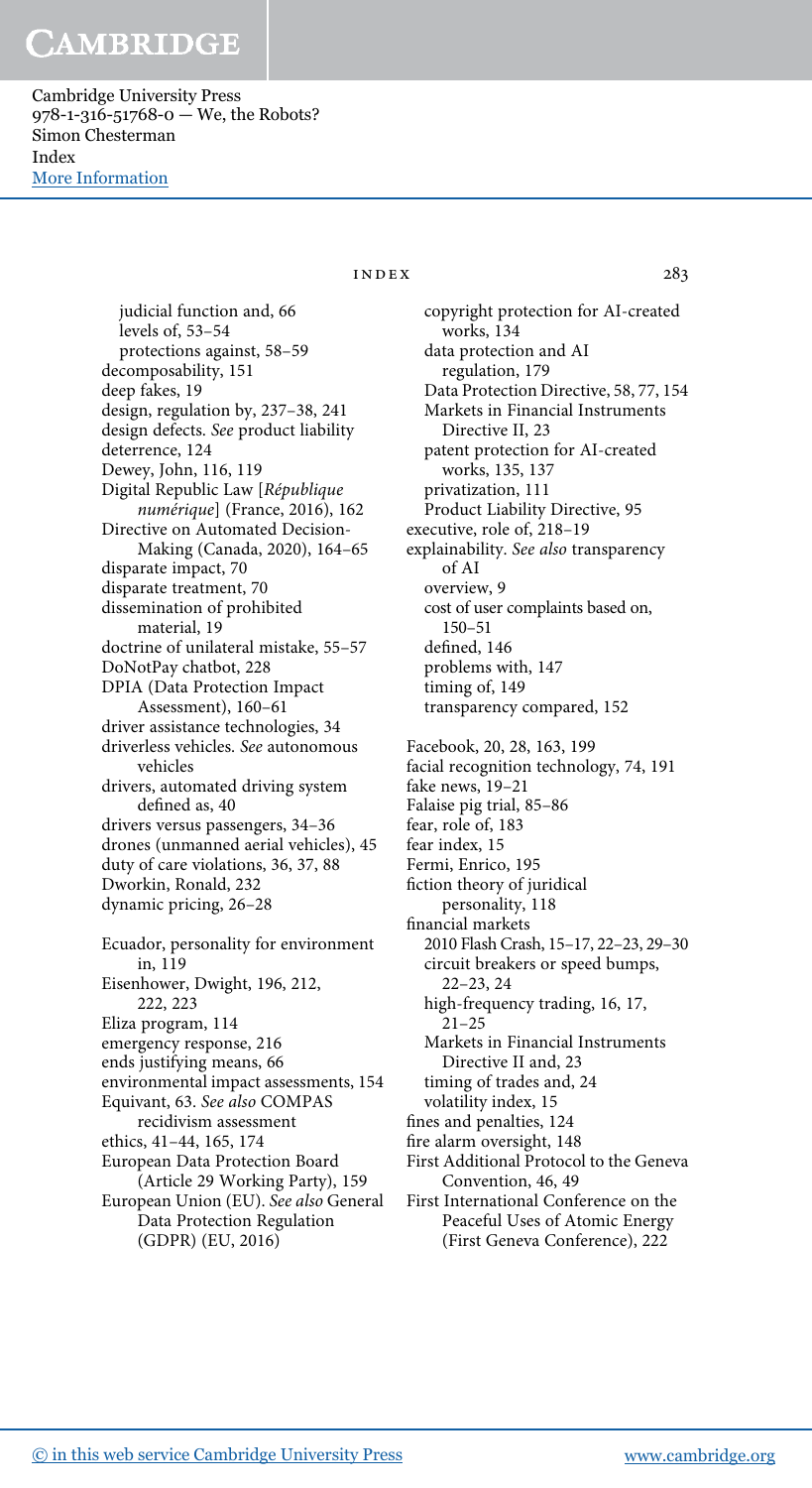Cambridge University Press 978-1-316-51768-0 — We, the Robots? Simon Chesterman Index [More Information](www.cambridge.org/9781316517680)

Flash Crash of 2010, 15–17, 22–23, 29–30 France Digital Republic Law, 162 Google fined by, 161–62 International Panel on AI, 209 judicial function and, 79, 235 Friedman, Milton, 199 friendly fire, 47 'frolics', 89 full automation, 34 Future of Life Institute, 200–1 garbage in, garbage out, 67 Gates, Bill, 198 general AI, 1–2, 181, 183–84 General Data Protection Regulation (GDPR) (EU, 2016) overview, 58–59 Article 15, 159 Article 22, 159 Article 25, 160 impact assessments, 154 opacity of AI and, 69, 77–78 Recital 71, 159 transparency of AI and, 145, 154, 158–62 gene-splicing, 200 Geneva Conventions, 46, 49, 111 Germany, 39 global interpretability, 147–48 Global Partnership on AI (GPAI), 209 globalization issues, 17, 18–21, 203–17. See also International Artificial Intelligence Agency (IAIA); international law Go, AI and, 1, 65 Google, 48, 161–62, 202 government functions automated processing and legitimacy, 57–60, 236, 241 opacity undermining legitimacy of, 76–79 regulation of AI and, 178, 190–92 responsibility and outsourcing of, 109–12 transfer to mercenaries of, 52–53 GPAI (Global Partnership on AI), 209

### 284 INDEX

Hart, HLA, 232 Herzberg, Elaine, death, 31, 32, 62 high automation, 34 high-frequency traders (HFTs), 16, 17, 21–25 Hildebrandt, Mireille, 234 Holmes, Oliver Wendell, Jr, 219–20, 234 human control. See also government functions accountability and, 104, 188 of AI in general, 214 automation bias and, 68, 188, 236 of autonomous weapons, 50–51 of decision-making algorithms, 191–92 as guiding principle, 175, 184, 214–15 precautionary principle and, 193 regulation by design and, 238 types of, 53 human-in-the-loop, 53 human-out-of-the-loop, 48–51, 53, 193 human-over-the-loop, 53 humans, centrality of, 245 humans, seen as less than human, 126–27 IAEA. See International Atomic Energy Agency (IAEA) IAIA (International Artificial Intelligence Agency), 209–17 ICANN (Internet Corporation for Assigned Names and Numbers), 201, 209 ICRC (International Committee of the Red Cross), 49, 52 IEEE (Institute of Electrical and Electronics Engineers), 152, 201, 214 ILC (International Law Commission), 207 illusory transparency, 166 immunity, 96 impact assessments, 149, 154–56, 160–61, 163–64 Impact Team hack of Ashley Madison, 144–45, 169–70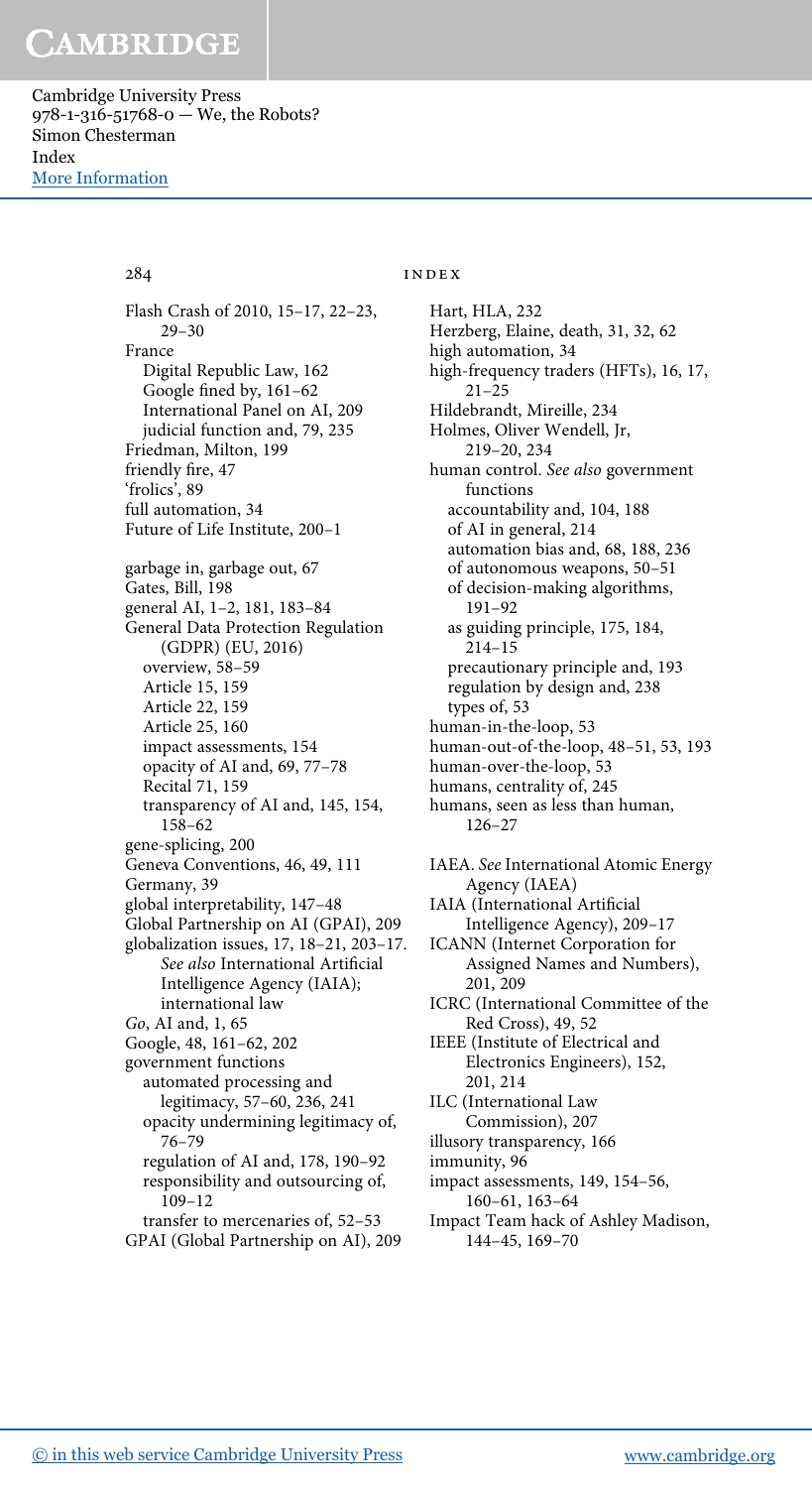Cambridge University Press 978-1-316-51768-0 — We, the Robots? Simon Chesterman Index [More Information](www.cambridge.org/9781316517680)

> impermissible decisions from automated decision-making, 69–74, 81–82 inaction as choice, 184–85 incapacitation as punishment, 124 information asymmetry, 23 inherently hazardous activities, 102–3 innovation, precaution and, 10–12, 29, 120, 181 instance-based interpretability, 147–48 Institute of Electrical and Electronics Engineers (IEEE), 152, 201, 214 institutions for regulation, 195–203, 222–23. See also International Artificial Intelligence Agency (IAIA); international law insurance, 97–101, 112 intellectual property, 18, 131–38 intelligence, surpassing of human, 138–41 International Artificial Intelligence Agency (IAIA), 209–17 International Atomic Energy Agency (IAEA) creation of, 196, 222 as role model for IAIA, 210–12 size of, 217 structure of, 217 International Committee of the Red Cross (ICRC), 49, 52 international humanitarian law, 46–48, 104, 111, 204 international law attribution of responsibility, 207–8 consequences for non-compliance, 208–9 International Artificial Intelligence Agency creation, 209–17 norms for, 205–7 public good from, 204–5 structural challenges for, 204–9 International Law Commission (ILC), 207 International Ombudsman Institute, 220 International Organization for Standardization (ISO), 201 International Panel on AI, 209

### index 285

International Telecommunication Union (ITU), 204, 210 International Telegraph Union, 204 Internet, governance of, 201, 209 Internet Corporation for Assigned Names and Numbers (ICANN), 201, 209 Internet Court, 224–26, 240–41 inventions, 135–38 ISO (International Organization for Standardization), 201 ITU (International Telecommunication Union), 204, 210 Jackson, Robert H, 242 Judicial Accountability System, 225 judicial function. See also law algorithmic decision-making, 66 burdens of proof, 66 human control of, 58 legal analytics replacing, 224–26, 235–36, 240 opacity of AI and, 79–80, 81 trials of animals, 85–86 judicial measurement, 240 judiciary, role of, 219–20 juridical personhood. See legal personality juries, 79 justice versus law, 233 Kafka, Franz, 168 Katz, Andrew, 129 Korea, 174 Kurki, Visa, 138 language, ambiguity of, 230–31 language, as open textured, 233 law. See also judicial function

application of law to facts as difficult, 232–34 automation of, 226, 227–34 as code, 236–40 as data, 226, 234–36 illogic of, 230–32 online dispute resolution, 224–26, 229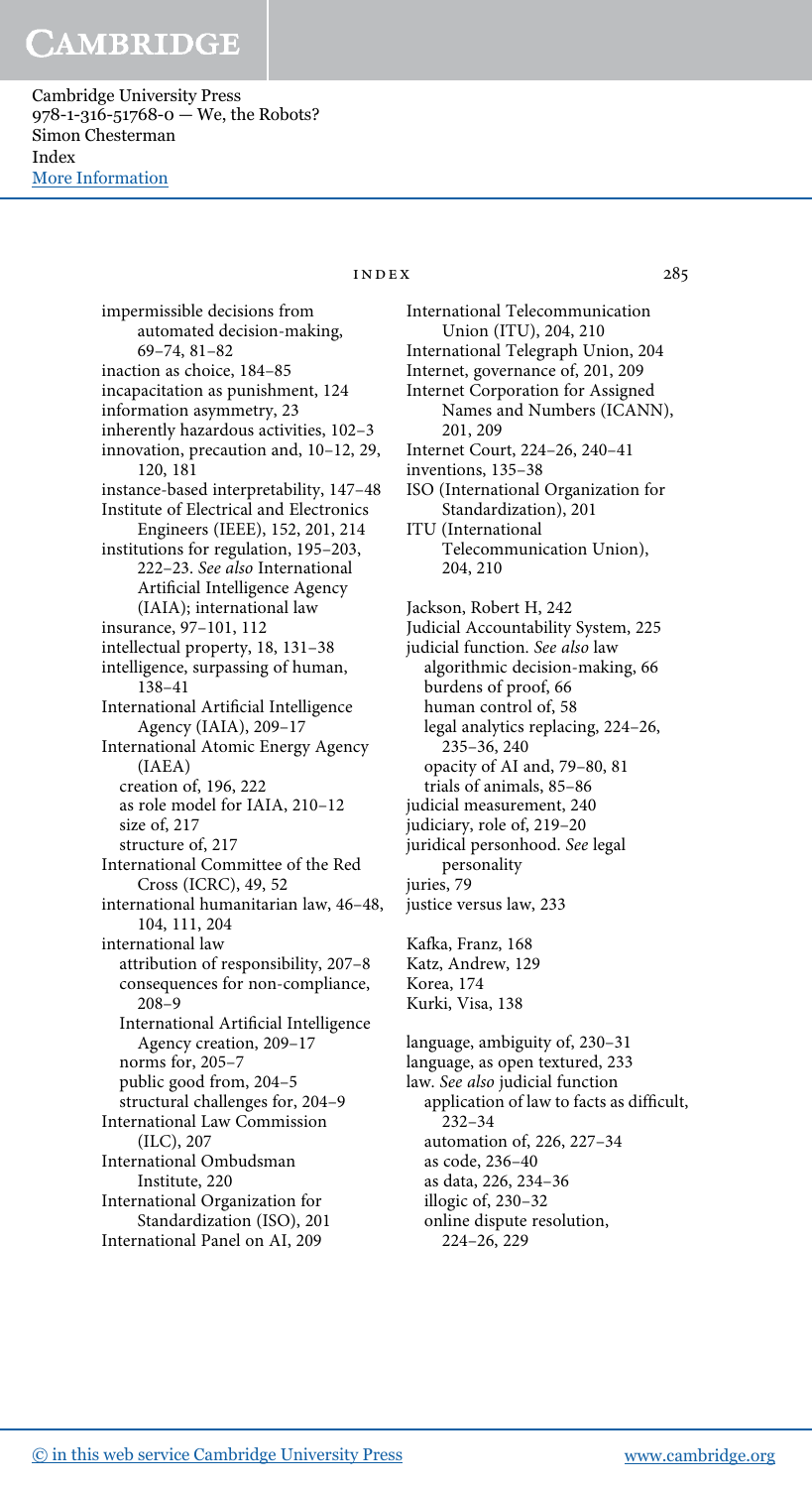Cambridge University Press 978-1-316-51768-0 — We, the Robots? Simon Chesterman Index [More Information](www.cambridge.org/9781316517680)

law reform, overview, 9, 10–11 legal advice, what constitutes, 228 legal personality overview, 116–17 anthropomorphism and, 125–26 facets of, 119–25 superintelligence and, 139–40 theories of, 117–19 legal profession, resistance to change by, 229–30 legislatures, role of, 218 legitimacy. See government functions local interpretability, 147–48 long-range anti-ship missiles (LRASMs), 44 Loomis, Eric, 63–64, 74, 80, 82 machine learning about the law, 234 defined, 1 opacity and, 65, 73 transparency and, 157 Machines Like Me (McEwan), 142–43 market justifications for regulation, 178 market share liability, 94–95 Markets in Financial Instruments Directive II (MiFID II) (EU, 2014), 23 Martens Clause, 46–47 masterly inactivity, 184–85, 218 McCarthy, John, 11–12 McEwan, Ian, 142–43 meaningful information, 159 mercenaries, 51–53 MiFID II (Markets in Financial Instruments Directive II) (EU, 2014), 23 Ministry of Science and Technology (China), 165 mistake (contract law), 55–57 model cards, 157 model-centric interpretability, 147–48 monkeys, ownership of photos taken by, 132 Montreux Document, 52 Moore's law, 16 Moral Machine, 42–43 morality, 41–44, 165, 174

### 286 index

narrow AI, general compared, 1–2 national registry, 215 natural language processing, 230 natural personality, 126–27, 128–31 natural versus juridical persons, 117 negligence, 36, 37, 88–91, 231 New Generation AI Development Plan (China), 180, 224 New Generation of Artificial Intelligence Governance Principles (China), 165 New Zealand, 99, 165, 191 Newitz, Annalee, 144 Ni Defeng, 240 no-fault insurance, 98 non-delegable duties. See also government functions overview, 101 command responsibility and, 103–8 common law and, 101–3 omissions and failures to act, 109 vicarious liability and, 102 Nuclear Non-Proliferation Treaty (NPT), 210 nuclear power regulation, 195–97. See also International Atomic Energy Agency (IAEA) ombudspersons, 157–58, 220–22 online dispute resolution, 224–26, 229 opacity of AI. See also transparency of AI overview, 7, 63–67 bias and, 68–69, 70–75 Catch-22 of, 78 defined, 65, 146 forms of, 65 General Data Protection Regulation and, 69, 77–78 impermissible decisions from, 69–75 inferior decisions from, 67–69, 81 judicial function and, 79–80, 81 legitimacy undermined by, 75–80 problems with, 81–82 regulation of and remedies for, 81–82 secrecy compared, 76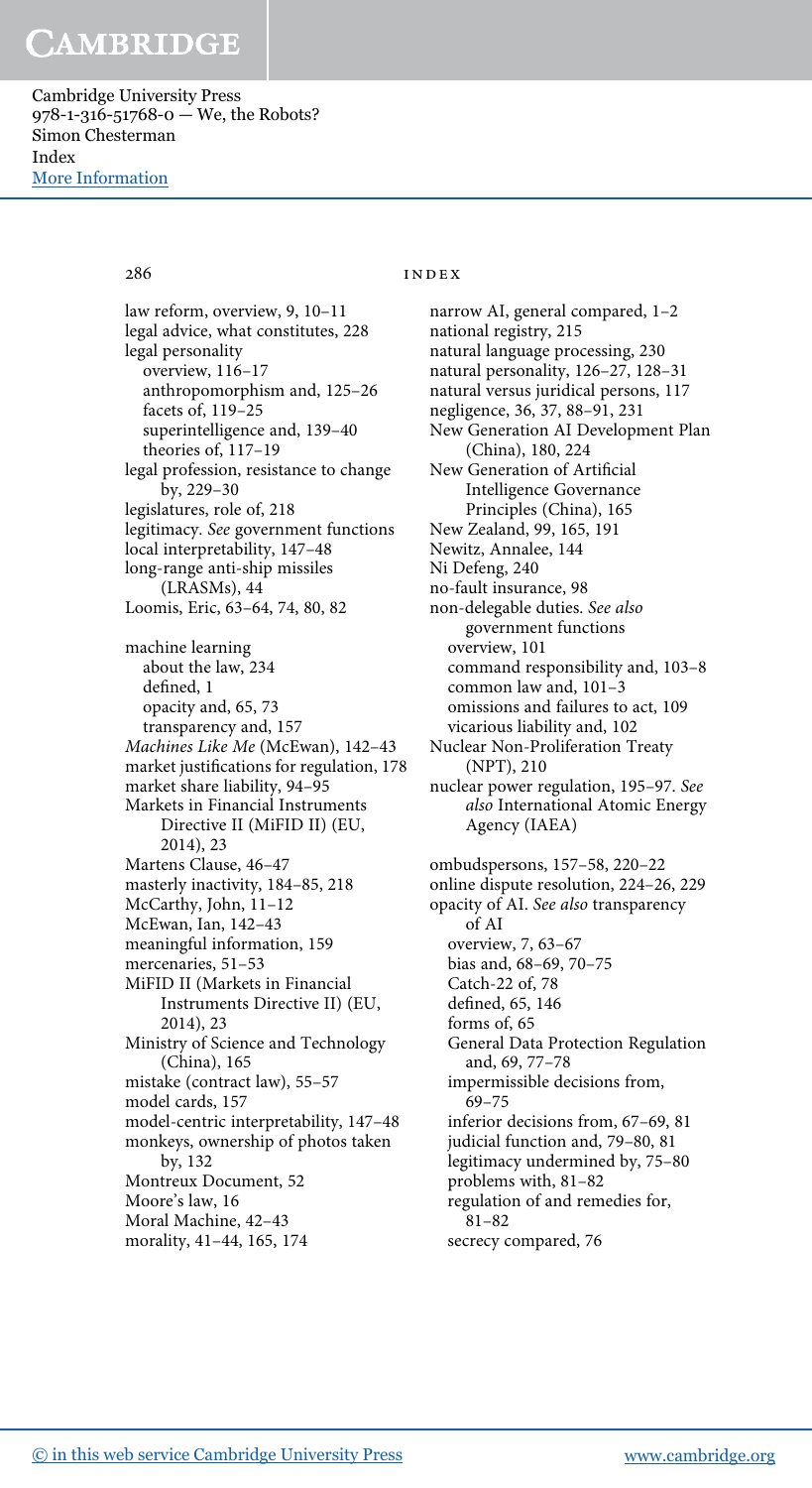Cambridge University Press 978-1-316-51768-0 — We, the Robots? Simon Chesterman Index [More Information](www.cambridge.org/9781316517680)

 $INDEX$  287

transparency to address, 67 open source movement, 69

Pagallo, Ugo, 129 partial automation, 34 Pasquale, Frank, 64 passengers versus drivers, 34–36 passengers versus pedestrians, 42–43 patent law, 135–38 peculium, 129 pedestrians, passengers versus, 42–43 penalties and fines, 124 periodic audits, 149, 156–57 personality for AI overview, 8, 114–16 agency and, 88–89 entitlement to, 126–38 legal personality, 116–26, 139–40 limits of, 141–43 reasons for, 115–16 superintelligence and, 138–41 personally identifying data, 74 piercing the corporate veil, 120 PMSCs (private military and security companies), 51–53 police patrol oversight, 148 practical obscurity, 6 precautionary principle, 182–84, 193 preventive detention, 73 price-fixing, 27 pricing, dynamic, 26–28 privacy, 6, 76 privacy impact assessments, 154 private law, personality and, 120–23 private military and security companies (PMSCs), 51–53 privatization, 110–11 product liability, 36–38, 93–97 Product Liability Directive (EU, 1985), 95 Project Maven, 48 property management, personality and, 122 property ownership, personality and, 121 proportionality in weapons use, 104 ProPublica report, 71

public authority. See government functions punishment, reasons for, 123–25 Quoine/B2C2 case, 55–57 Random Darknet Shopper, 57 Raz, Joseph, 232 realist theory of juridical personality, 119 reasons versus causes, 167 red line regulation, 188, 203–17 registry of companies for AI, 215 regression models, 72–73 regulation. See artificial intelligence regulation; institutions for regulation; International Artificial Intelligence Agency (IAIA); regulation by AI regulation by AI overview, 10, 224–27 automation of the law, 227–34 by debugging, 238–40, 241 by design, 237–38, 241 law as code, 236–40 law as data, 234–36 prospects for, 240–42 regulatory capture, 203 regulatory sandboxes, 187 rehabilitation, 125 République numérique [Digital Republic Law] (France, 2016), 162 responsibility. See also personality for AI overview, 8, 85–87 inherently governmental functions, 109–12 limits of, 112–13 non-delegable duties and, 101–9 risk management and, 87–101 responsive regulation, 186 retribution, 123 reverse Turing Test, 169 Richards, Neil, 127 right to explanation, 158–62. See also General Data Protection Regulation (GDPR) (EU, 2016); transparency of AI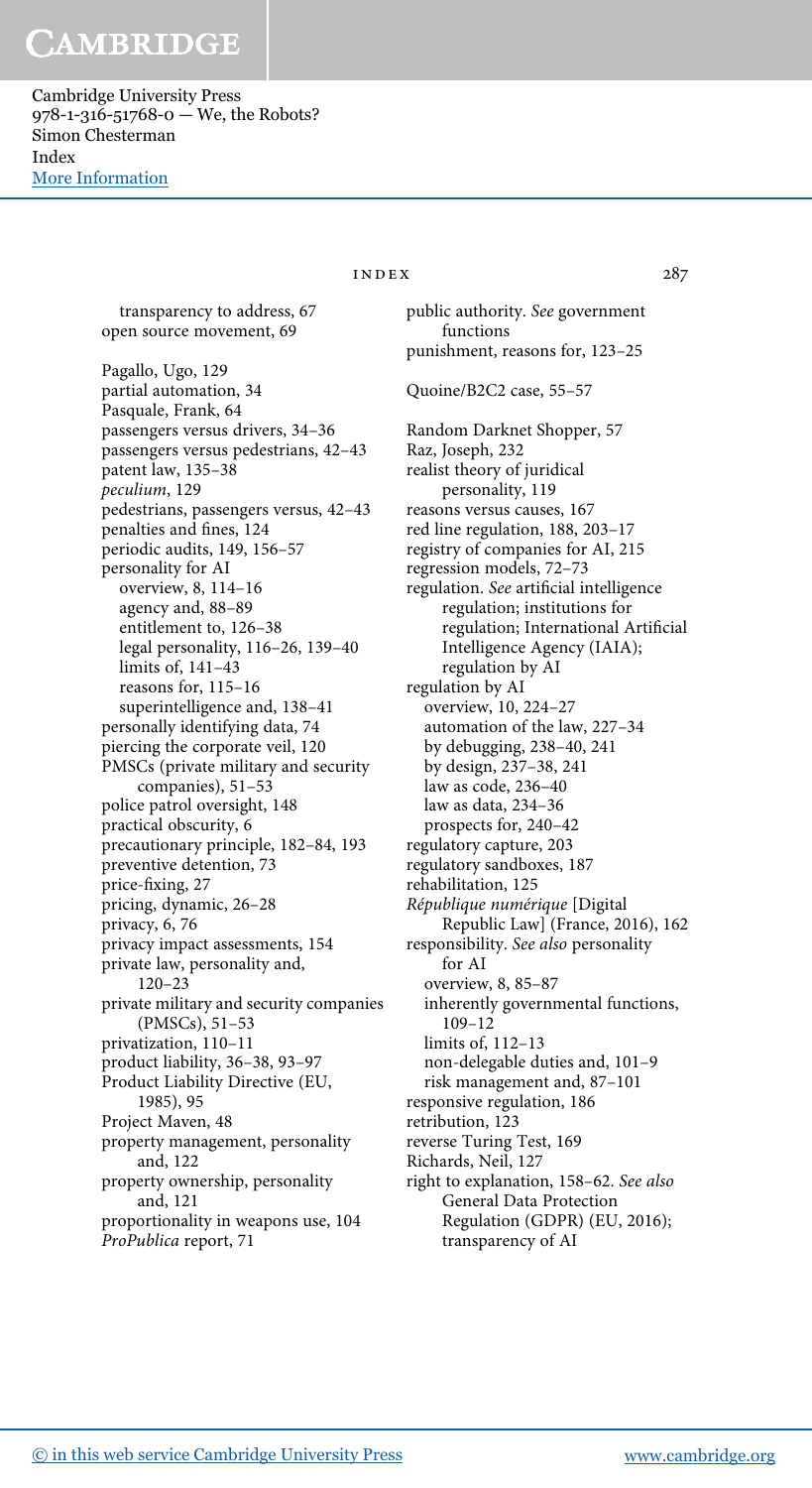Cambridge University Press 978-1-316-51768-0 — We, the Robots? Simon Chesterman Index [More Information](www.cambridge.org/9781316517680)

Rio Declaration, 182 risk assessment, 71–74 risk management overview, 87 insurance for, 97–101, 112 negligence and, 88–91 product liability, 36–38, 93–97 regulation and, 187–88 shifting away from people, 120 strict liability, 91–93 superintelligence and, 139–40 road traffic laws, goals of, 41 Roberts, John, 232 Robo-debt program, 54 robot, origin of term, 243 Robot Ethics Charter (proposed), 174 Ross system, 228 R.U.R. (Capek), 243, 245 Russell, Christopher, 144 Rylands v Fletcher, 91 SAE (Society of Automotive Engineers) report, 34, 201 Samuelson, Pamela, 133 sandboxes, 187 Sarao, Navinder Singh, 30 screening decisions, 70 secrecy, 76 Security Council (UN), 216, 223 self-driving cars. See autonomous vehicles self-governance, 199, 200–3, 209. See also nuclear power regulation; regulation by AI self-investigation, 239. See also regulation by AI Shils, Edward, 76 Singapore, 10, 39, 158, 225 Slater, David, 132 slavery, 127, 129, 137 Smart, William, 127 smart regulation theory, 185 social media, fake news and, 20–21 Society of Automotive Engineers (SAE) report, 34, 201 software, as product or service, 95 software agents, 88 Space Liability Convention, 206

### 288 index

speed bumps or circuit breakers, 22–23, 24 speed of AI overview, 6, 15–18 competition law and, 25–28 fake news and, 19–21 globalization of information and, 17, 18–21 high-frequency trading, 16, 17, 21–25 Moore's law and, 16 problems with, 28–30 spoofing, 30 standard of care, 90–91 standing, legal, 119, 149 state role. See government functions stationary anti-personnel weapons, 45 stereotyping, 73 stock market. See financial markets strict liability, 91–93 subject-centric interpretability, 147–48 sued, ability to be, 120 Summa Theologica (Aquinas), 113 Sunstein, Cass, 183 superintelligence, 138–41, 190 symbolist theory of juridical personality, 118 taxation, 121 Taxes Management Act (England, 1970), 57 tort law. See negligence; non-delegable duties; product liability; strict liability trading algorithms, high-frequency traders, 16, 17 training data, bias in, 70–71, 156 transboundary harms. See globalization issues transparency fallacy, 166 transparency of AI overview, 9, 144–46 benefits of, 67 defined, 146 explainability compared, 152 high-frequency trading and, 24–25 knowing who you are interacting with, importance of, 144–45